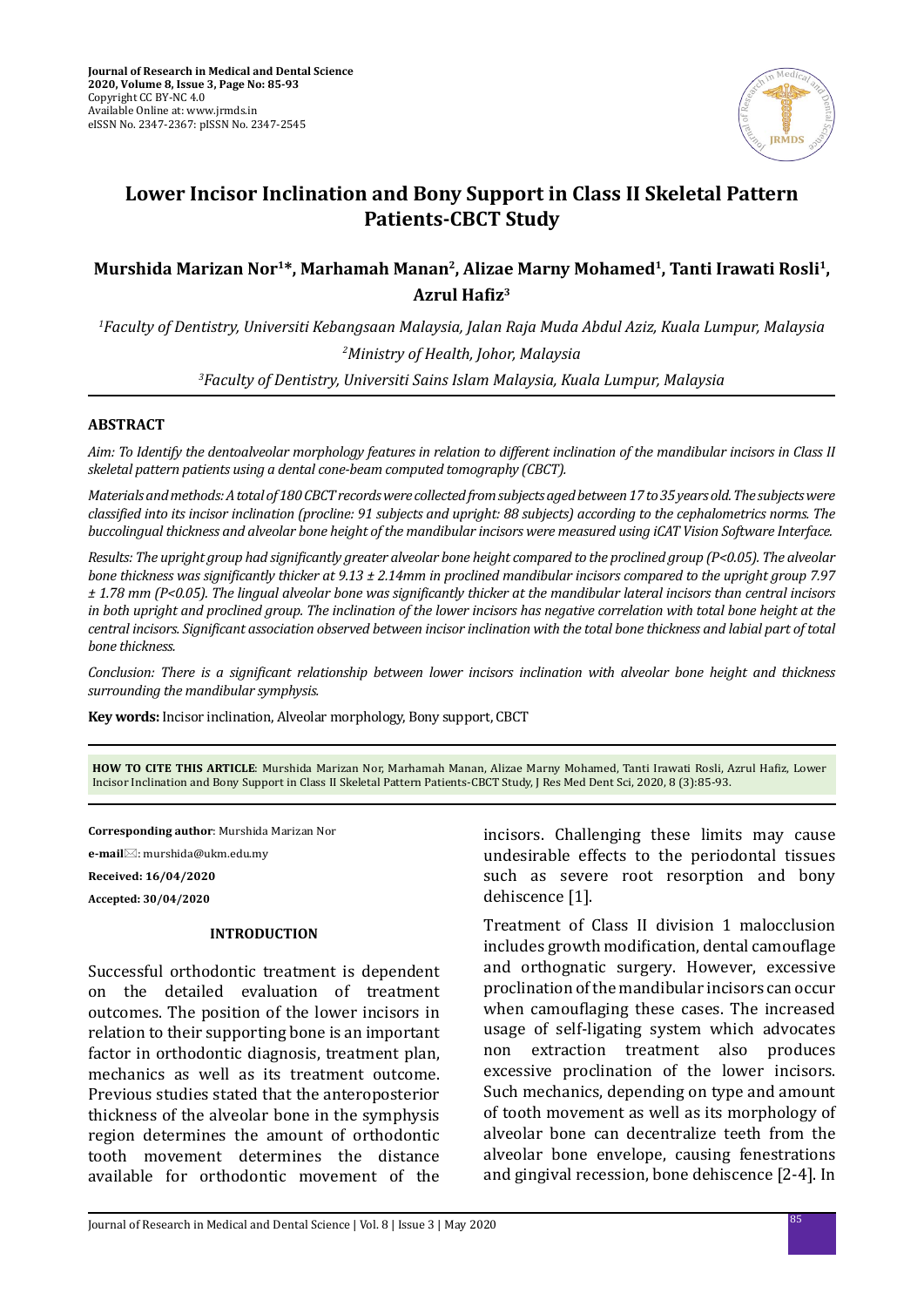addition, orthodontic forces applied can increase tissue strain, hence causing reduced keratinized gingiva thickness and gingival recession [5].

Few studies have reported differences in alveolar bone height and thickness in different facial types. Gracco, et al. [6] reported that the longfaced subjects had reduced total thickness of the mandibular symphysis than short-face subjects. In addition, long face type patients had a thinner alveolar ridge and mandibular symphysis [6-8].

Yu, et al. [9] concluded that labio/lingual incisor inclination can affect the morphology of the alveolar crest in the lower central incisor. This occurs because in a labially inclined lower central incisor, the root apex was closer to the lingual alveolar crest. The inclination of the central incisor significantly associated with the labiolingual inclination of its alveolar bone and reduced labiolingual size of the alveolar process indicates that the bone supporting the mandibular incisors is thin. Hence it has higher chances of sustaining iatrogenic damage [2].

Placement of orthodontic miniscrew in the lower anterior region facilitates correction of overbite [10-12]. The stability of the orthodontic miniscrew is dependent largely on cortical bone thickness, density and height as well as miniscrew length and diameter. Thicker bone allows better primary stability [10]. Hence, detailed alveolar bone morphology in relation to incisors is important in reducing its failure rate and risk of damaging anatomical tissue.

CBCT provides radiographic images in multiple slices as well as 3D volumetric images, free from distortion. This enabled accurate display of the vertical and buccal-lingual dimensions of the mandible in actual size [13]. The accuracy of measurements taken on a CBCT image is acceptable where it is within maximum deviation of 0.3mm and a mean deviation of  $0.13 + 0.09$ mm.

Majority of studies reported the differences of alveolar bony support and morphology of symphysis according to different facial types [8,14,15]. In addition, the association of mandibular anterior bony support with incisor crowding and the relationship between vertical facial morphology and overjet in class II subjects have also been studied [16,17]. However, to date, there is a paucity of literature on dentoalveolar morphology surrounding each of the lower incisors of different incisor inclination. Therefore, this study aims to identify the dentoalveolar morphology features and its influence on different inclination of the lower incisors in Class II skeletal pattern patients using a dental cone-beam computed tomography.

# **MATERIALS AND METHODS**

This was a cross-sectional study where conebeam computed tomography (CBCT) was taken on patients who seek orthodontic treatment in Faculty of Dentistry, Universiti Kebangsaan Malaysia (UKM). Ethical approval was obtained from the Ethics Committee of Universiti Kebangsaan Malaysia Medical Centre UKM, UKM 1.5.3.5/244/DD/2012/020 (2). All CBCT examinations were performed due to clinical indications and not for the purpose of this study. Informed consent was obtained prior taking the CBCT. The inclusion criteria were class II skeletal pattern patients with ANB of >5° and lower face height of <31°, mild or no crowding, age over 18 years, no history of previous orthodontic treatment and generally acceptable oral hygiene and periodontal condition. Subjects with craniofacial malformations, increased lower face height, missing lower incisors, evidence of previous trauma, extraction, prosthesis, endodontic treatment and surgery to the stomatognathic apparatus were all excluded from this study. A total sample of 179 CBCT scans from subjects aged between 18 and 35 years (mean age of 27.45 years) who were treated at the Dental Faculty of UKM was selected.

All CBCT were obtained using iCAT® Imaging System (Hatfield, USA), and following these exposure parameters: 120 kV, 5 mA, exposure time between 6 and 6 s and voxel size 0.3mm. ICAT vision Then, the lateral cephalometric image obtained from ICAT Vision Software was exported into Vistadent OC Orthodontic imaging program for cephalometric analysis. The subjects were then classified into two groups based on its incisor inclination 1:>99° (procline), 2: 87°-99° (upright) [18,19]. The buccolingual thickness and alveolar bone height of each lower incisor obtained from the slices were measured using iCATVisionQ software which allowed linear measurement of all image views. For this study, sagittal sections which passed through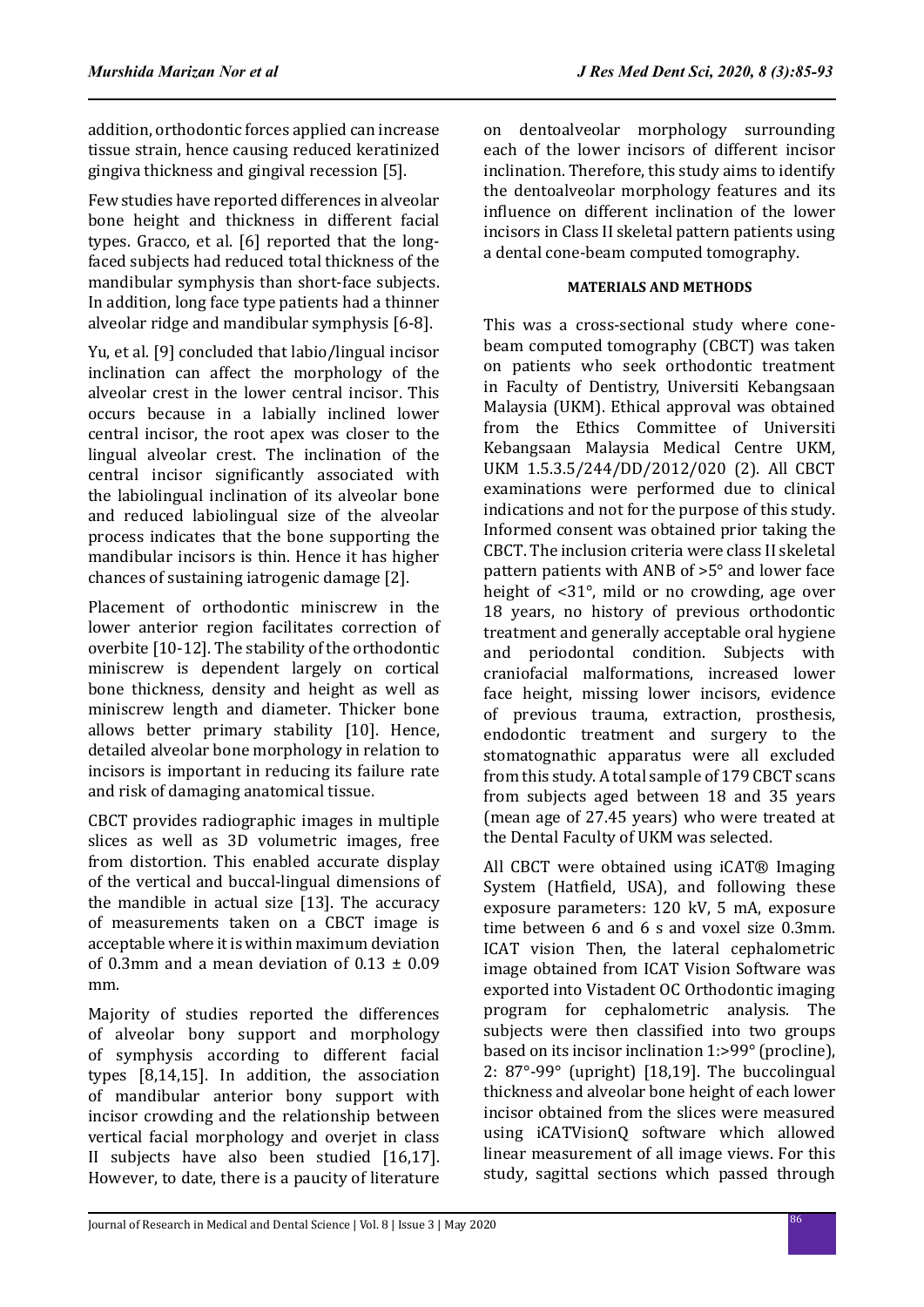the central root canal of the lower incisors were measured and analyzed. Table 1 and Figure 1 shows the reference lines used to measure each section.

For accurate CBCT measurements, intraexaminer test was carried prior to actual measurements, where 20 randomly selected cases were re-measured at one week apart. The results of an ICC>0.9 indicated an excellent agreement. Sample size calculation was done, and the power analysis predicted an N=64 for those groups that were statistically different. There were 88 subjects in the first group and 91 in the second group, providing enough subjects for this study. Data were analyzed using Statistical Package for Social Science 22 (SPSS Inc., Chicago, IL, USA). Student's t-test and ANOVA were used to compare bone morphology between procline and upright lower incisors. Pearson's correlation coefficient was used for correlation of bone morphology with different inclination of lower.

# **RESULTS**

More than two hundred patients were approached however consent was only obtained from 179 participants with an age range from 16 to 35 years old. The subjects consisted of 65 (36.3%) males and 114 (63.6%) females. Majority of the participants were Malays 130 (72.6%), followed by Chinese 41 (22.9%), Indians 7 (3.3%) and other ethnic 2 (1.1%) groups, respectively.

Table 2 shows the distribution of 179 subjects according to their gender and ethnic group in relation to different inclination of incisors. Generally, more females have proclined mandibular incisor (73.6%) compared to males but there was no significant association between gender and incisor inclination. When looking at different ethnicity, 78% of Malay has proclined mandibular incisor compared to 17.6% of Chinese and 1.1% of Indians. Nevertheless, there was also no association between the ethnic group

**Table 1: Reference lines used in measurements.**

| <b>Sections</b>               | <b>Definition</b>                                                                                 |
|-------------------------------|---------------------------------------------------------------------------------------------------|
| Total alveolar bone<br>height | From prosthion to the external surface of the lingual cortex, parallel to the axis of the incisor |
| Cancellous bone<br>height     | From labial to the lingual cortex of the symphysis, parallel to the long axis of the incisor      |
| Total bone thickness          | Segment from external surfaces of the labial to the lingual cortex (add 'the' before labial)      |
| Cancellous bone<br>thickness  | Segment from external surfaces of the labial to the lingual cortex (add 'the' before lingual)     |



**Figure 1: CBCT image of measurement on sagittal section. A: Total alveolar bone height is shown by the blue line while the green line shows the cancellous bone height. B: Total bone thickness shown by the dark blue line, green line shows the lingual bone thickness and yellow line shows the buccal bone thickness. C: Cancellous bone thickness shown by the dark blue line. Lingual cancellous bone thickness shown by the blue line and buccal cancellous bone thickness shown by the yellow line. D: Schematic illustration to show the process of measurements recorded.**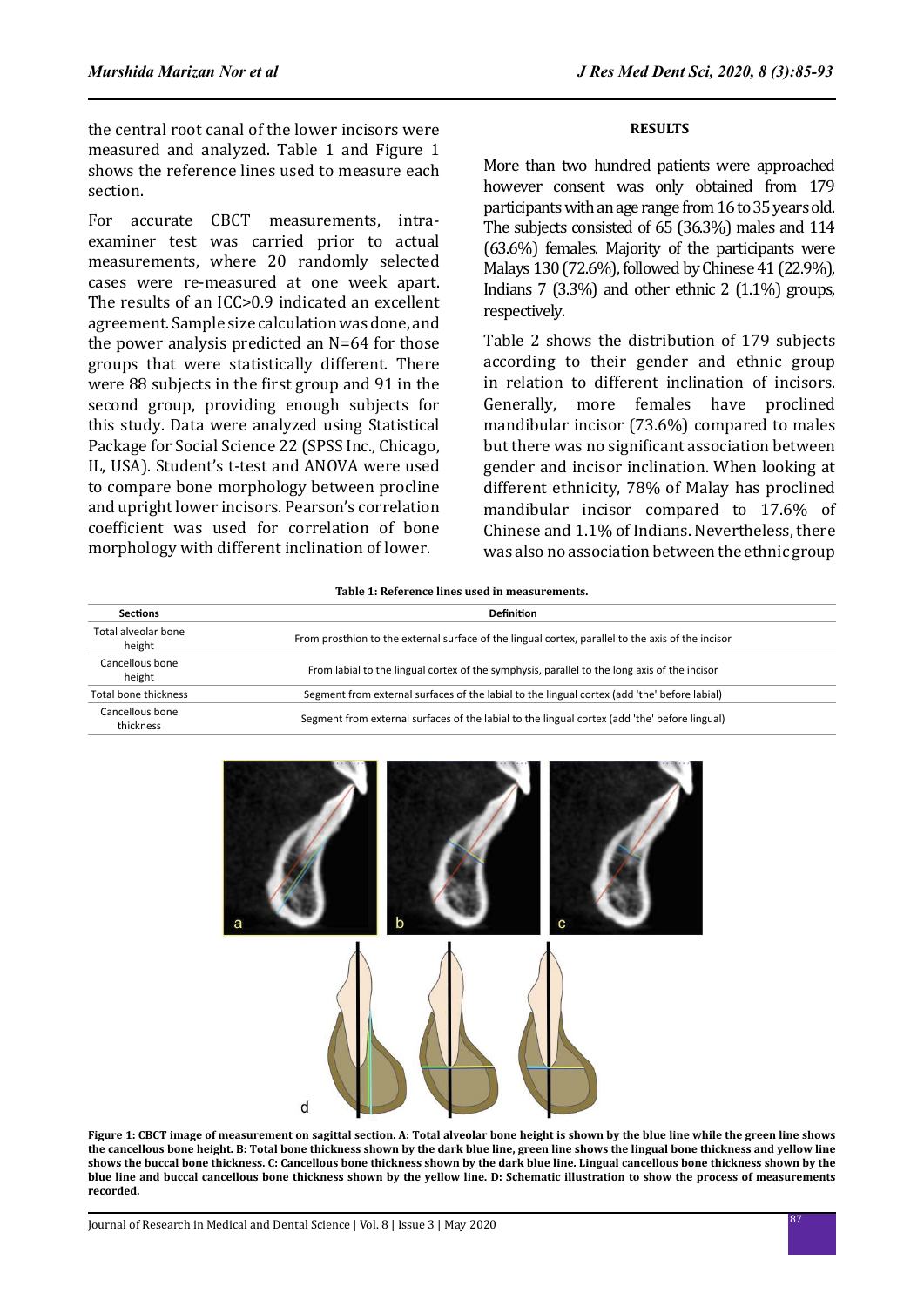and incisor inclination. In this study, Eastmen Analysis was used to subdivide the inclination of lower incisors because it is the most commonly used analysis in Malaysia for orthodontic treatment planning. The total alveolar bone height was significantly greater in upright lower incisors (ranged between 29.28±4.93 to 29.83 ± 4.96 mm) compared to proclined incisors (ranged between 27.53 ± 5.15-26.61 ± 5.13 mm) (P<0.001). The cancellous bone heights were also greater in upright lower incisors (Table 3).

For alveolar bone thickness, a trend can be seen in which proclined incisors have greater alveolar bone thickness at all sites. The total alveolar bone and cancellous bone thickness were significantly greater in proclined lower incisors compared to the upright incisors (P<0.001). Similar findings were observed in the alveolar bone, labial to the lower incisors. The total labial bone and labial cancellous bone thickness were also significantly greater in proclined lower incisors (P<0.001). However, there was no significant difference in the total lingual bone and lingual cancellous bone thickness between both groups. In upright lower incisors, total lingual bone thickness is greater (4.17  $±$  1.25 to 4.80  $±$  1.33 mm) than total labial bone thickness (3.46  $\pm$  1.17 to 3.73  $\pm$  1.15 mm). The total labial bone thickness surrounding proclined lower incisors was like the total lingual bone thickness. The total lingual and lingual cancellous bone was similar in both groups (Table 4).

When comparing the alveolar bone height and alveolar bone thickness between all the mandibular incisors, proclined mandibular incisors had similar alveolar bone height. In addition, the alveolar bone thickness surrounding the mandibular incisor in this group showed no significant difference between the teeth. However, mandibular right lateral incisor (42) had significantly greater lingual alveolar bone thickness compared to the other teeth (P<0.05). All upright lower incisors have similar total alveolar and cancellous bone height (P>0.05). Similarly, there was no significant difference in the alveolar bone thickness of all lower incisors. However, the mandibular right lateral incisor (42) had significantly greater lingual bone thickness compared to the other teeth (P<0.05) (Table 5).

There was a significant correlation between inclination of the lower incisors with alveolar bone height, where the alveolar bone height increased with reduced inclination of lower incisors. There was also a correlation between incisor inclination with alveolar bone thickness. A positive correlation existed between total and labial labial bone thickness with incisor inclination. The total and labial labial bone thickness was greater in proclined lower incisors. No relationship was observed between incisor inclination and lingual bone thickness (Table 6).

|              |         | Upright Group (%) | <b>Proclined Group (%)</b> | p-value |  |
|--------------|---------|-------------------|----------------------------|---------|--|
|              | Male    | 41 (46.6)         | 24 (26.4)                  |         |  |
| Gender       | Female  | 47 (53.4)         | 67 (73.6)                  | 0.06    |  |
|              | Total   | 88                | 91                         |         |  |
| Ethnic group | Malay   | 59 (67.0)         | 71 (78.0)                  |         |  |
|              | Chinese | 25(28.4)          | 16(17.6)                   |         |  |
|              | Indian  | 3(3.4)            | 3(3.3)                     | 0.386   |  |
|              | Others  | 1(1.1)            | 1(1.1)                     |         |  |
|              | Total   | 88                | 91                         |         |  |

**Table 2: Distribution of subjects within gender and ethnic group with incisor inclination.**

**Table 3: Comparison of alveolar bone height between upright and proclined group.**

|                                 | <b>Tooth</b> | Upright      | Procline     |
|---------------------------------|--------------|--------------|--------------|
|                                 | 31           | 29.28 (4.93) | 26.61(5.13)  |
|                                 | 41           | 29.83 (4.96) | 27.12 (5.26) |
| Total alveolar bone height (mm) | 32           | 29.36 (5.55) | 27.51 (4.97) |
|                                 | 42           | 29.49 (5.38) | 27.53 (5.15) |
|                                 | 31           | 17.80 (5.31) | 15.59 (4.15) |
|                                 | 41           | 17.57 (5.48) | 15.90 (4.01) |
| Cancellous bone height (mm)     | 32           | 16.78 (5.92) | 15.49 (4.45) |
|                                 | 42           | 16.54 (5.55) | 15.77 (4.75) |

T-test. \*P ≤ 0.01; \*\*P ≤ 0.05. NS indicates that the values, even if different, were not significant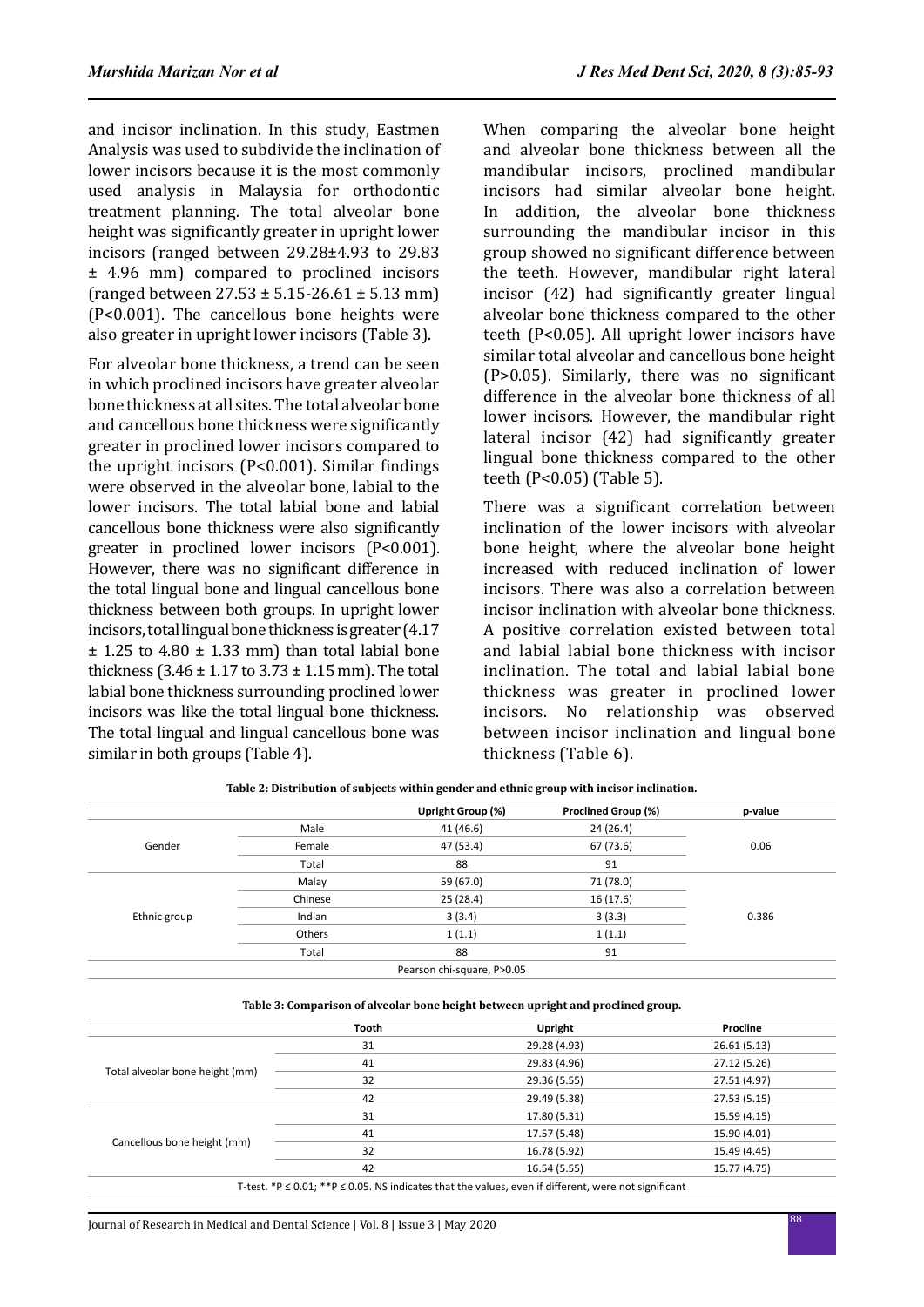|                              | Table 4: Comparison of alveolar thickness between upright and proclined group. |                                                                                                  |             |           |  |  |
|------------------------------|--------------------------------------------------------------------------------|--------------------------------------------------------------------------------------------------|-------------|-----------|--|--|
|                              | <b>Tooth</b>                                                                   | Upright                                                                                          | Procline    | p-value   |  |  |
|                              | 31                                                                             | 7.97 (1.78)                                                                                      | 9.13(2.14)  | $0.001*$  |  |  |
|                              | 41                                                                             | 7.95(1.74)                                                                                       | 8.94 (1.84) | $0.001*$  |  |  |
| Total bone thickness (mm)    | 32                                                                             | 8.23(1.75)                                                                                       | 9.53(2.11)  | $0.001*$  |  |  |
|                              | 42                                                                             | 8.25(1.85)                                                                                       | 9.29(1.96)  | $0.001*$  |  |  |
|                              | 31                                                                             | 4.43(1.44)                                                                                       | 5.31(1.68)  | $0.001*$  |  |  |
| Cancellous bone thickness    | 41                                                                             | 4.45(1.41)                                                                                       | 5.17(1.41)  | $0.001*$  |  |  |
| (mm)                         | 32                                                                             | 4.28(1.55)                                                                                       | 5.26(1.61)  | $0.001*$  |  |  |
|                              | 42                                                                             | 4.28(1.62)                                                                                       | 5.22(1.77)  | $0.001*$  |  |  |
|                              | 31                                                                             | 3.73(1.15)                                                                                       | 4.75(1.75)  | $0.001*$  |  |  |
| Total labial bone thickness  | 41                                                                             | 3.46(1.17)                                                                                       | 4.42(1.52)  | $0.001*$  |  |  |
| (mm)                         | 32                                                                             | 3.70(1.21)                                                                                       | 4.73(1.56)  | $0.001*$  |  |  |
|                              | 42                                                                             | 3.48(1.34)                                                                                       | 4.31(1.52)  | $0.001*$  |  |  |
|                              | 31                                                                             | 2.32(1.03)                                                                                       | 3.01(1.38)  | $0.001*$  |  |  |
| Labial Cancellous bone       | 41                                                                             | 2.04(0.92)                                                                                       | 2.80(1.22)  | $0.001*$  |  |  |
| thickness (mm)               | 32                                                                             | 2.16(1.14)                                                                                       | 2.32(0.92)  | $0.001*$  |  |  |
|                              | 42                                                                             | 1.95(1.05)                                                                                       | 2.67(1.39)  | $0.001*$  |  |  |
|                              | 31                                                                             | 4.17(1.25)                                                                                       | 4.37(1.14)  | <b>NS</b> |  |  |
| Total lingual bone thickness | 41                                                                             | 4.50(1.25)                                                                                       | 4.50(1.10)  | <b>NS</b> |  |  |
| (mm)                         | 32                                                                             | 4.44(1.28)                                                                                       | 4.76 (1.160 | <b>NS</b> |  |  |
|                              | 42                                                                             | 4.80(1.33)                                                                                       | 4.92(1.43)  | <b>NS</b> |  |  |
|                              | 31                                                                             | 2.08(1.04)                                                                                       | 2.2790.93)  | <b>NS</b> |  |  |
| Lingual Cancellous bone      | 41                                                                             | 2.37(1.09)                                                                                       | 2.29(0.99)  | <b>NS</b> |  |  |
| thickness (mm)               | 32                                                                             | 2.11(1.14)                                                                                       | 2.23(0.92)  | <b>NS</b> |  |  |
|                              | 42                                                                             | 2.42(1.11)                                                                                       | 2.59(1.28)  | <b>NS</b> |  |  |
|                              |                                                                                | $T$ tost $*D \times 0.01$ . NR indicates that the values, even if different were not significant |             |           |  |  |

T-test. \*P ≤ 0.01. NS indicates that the values, even if different, were not significant

#### **Table 5: Comparison of all 4 mandibular incisors in proclined and upright group.**

|                                                |                                    | 31           | 32                                                                                              | 41           | 42           |           |  |
|------------------------------------------------|------------------------------------|--------------|-------------------------------------------------------------------------------------------------|--------------|--------------|-----------|--|
| Category                                       |                                    | Mean (SD)    | Mean (SD)                                                                                       | Mean (SD)    | Mean (SD)    | p-value   |  |
| <b>Proclined Lower</b><br><b>Incisor Group</b> | Total alveolar bone<br>height (mm) | 26.61 (5.13) | 27.51 (4.97)                                                                                    | 27.12 (5.26) | 27.53 (5.15) | <b>NS</b> |  |
|                                                | Cancellous bone<br>height (mm)     | 15.59 (4.15) | 15.49 (4.45)                                                                                    | 15.90 (4.01) | 15.77 (4.75) | <b>NS</b> |  |
|                                                | Total bone thickness<br>(mm)       | 9.13(2.14)   | 9.53(2.10)                                                                                      | 8.94(1.84)   | 9.29(1.96)   | <b>NS</b> |  |
|                                                | Labial part (mm)                   | 4.75 (1.75)  | 4.73(1.56)                                                                                      | 4.42(1.52)   | 4.31(1.52)   | <b>NS</b> |  |
|                                                | Lingual part (mm)                  | 4.37(1.14)   | 4.76(1.16)                                                                                      | 4.50(1.10)   | 4.92 (1.43)  | $0.03*$   |  |
|                                                | Cancellous bone<br>thickness (mm)  | 5.31(1.68)   | 5.26(1.61)                                                                                      | 5.17(1.41)   | 5.22(1.77)   | <b>NS</b> |  |
|                                                | Labial part (mm)                   | 3.01(1.38)   | 2.91(1.24)                                                                                      | 2.80(1.22)   | 2.67(1.39)   | <b>NS</b> |  |
|                                                | Lingual part (mm)                  | 2.27(0.93)   | 2.32(0.92)                                                                                      | 2.29(0.99)   | 2.59(1.28)   | <b>NS</b> |  |
| Upright Lower Incisor<br>Group                 | Total alveolar bone<br>height (mm) | 29.28 (4.93) | 29.36 (5.55)                                                                                    | 29.83 (4.96) | 29.49 (5.38) | <b>NS</b> |  |
|                                                | Cancellous bone<br>height (mm)     | 17.80 (5.31) | 16.78 (5.92)                                                                                    | 17.57 (5.48) | 16.54 (5.55) | <b>NS</b> |  |
|                                                | Total bone thickness<br>(mm)       | 7.97(1.78)   | 8.23(1.75)                                                                                      | 7.95(1.74)   | 8.25(1.85)   | <b>NS</b> |  |
|                                                | Labial part (mm)                   | 3.73(1.15)   | 3.70(1.21)                                                                                      | 3.46(1.17)   | 3.48(1.34)   | <b>NS</b> |  |
|                                                | Lingual part (mm)                  | 4.17(1.25)   | 4.44(1.28)                                                                                      | 4.50(1.25)   | 4.80(1.33)   | $0.03**$  |  |
|                                                | Cancellous bone<br>thickness (mm)  | 4.43(1.44)   | 4.28(1.55)                                                                                      | 4.45(1.41)   | 4.28(1.62)   | <b>NS</b> |  |
|                                                | Labial part (mm)                   | 2.32(1.03)   | 2.16(1.18)                                                                                      | 2.04(0.92)   | 1.95(1.05)   | <b>NS</b> |  |
|                                                | Lingual part (mm)                  | 2.08(1.04)   | 2.11(1.14)                                                                                      | 2.37(1.09)   | 2.42(1.11)   | <b>NS</b> |  |
|                                                |                                    |              | *31-42 (P<0.05; Tukey HSD post-hoc) ** 31-42, 31-32, 31-41, 41-42 (P< 0.05; Tukey HSD post-hoc) |              |              |           |  |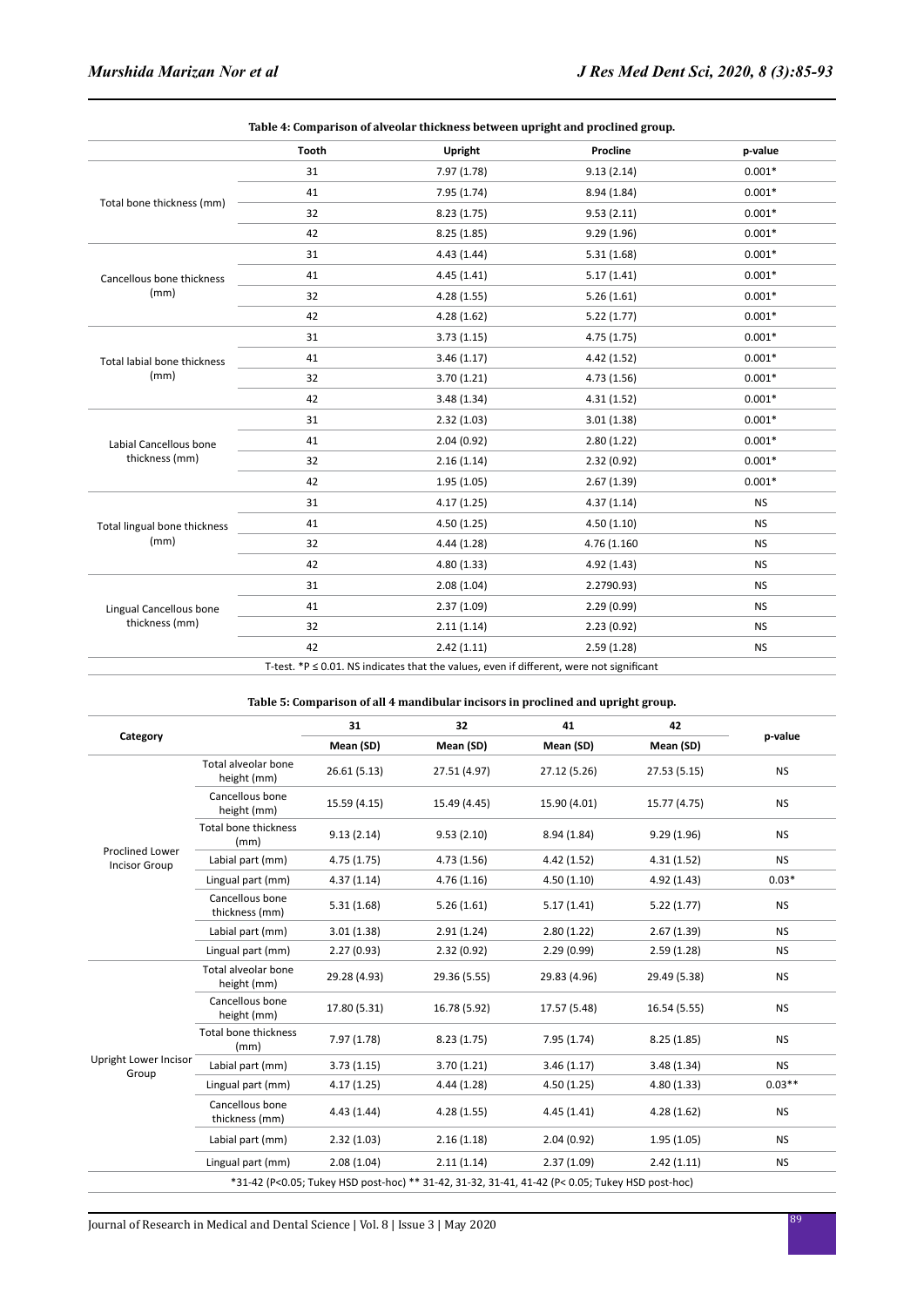|                            | 31       |           | 32       |           | 41       |           | 42       |           |
|----------------------------|----------|-----------|----------|-----------|----------|-----------|----------|-----------|
|                            | r        | p-value   | r        | p-value   | r        | p-value   |          | p-value   |
| Total alveolar bone height | $-0.236$ | $0.001**$ | $-0.114$ | 0.128     | $-0.221$ | $0.003**$ | $-0.109$ | 0.147     |
| Cancellous bone height     | $-0.156$ | $0.037*$  | $-0.082$ | 0.273     | $-0.124$ | 0.097     | $-0.039$ | 0.604     |
| Total bone thickness       | 0.325    | $0.001**$ | 0.355    | $0.001**$ | 0.309    | $0.001**$ | 0.277    | $0.001**$ |
| Labial part                | 0.359    | $0.001**$ | 0.353    | $0.001**$ | 0.39     | $0.001**$ | 0.278    | $0.001**$ |
| Lingual part               | 0.118    | 0.116     | 0.194    | $0.009*$  | 0.015    | 0.847     | 0.07     | 0.349     |
| Cancellous bone thickness  | 0.338    | $0.001**$ | 0.362    | $0.001**$ | 0.326    | $0.001**$ | 0.327    | $0.001**$ |
| Labial part                | 0.335    | $0.001**$ | 0.302    | $0.001**$ | 0.36     | $0.001**$ | 0.288    | $0.001**$ |
| Lingual part               | 0.12     | 0.108     | 0.193    | $0.010*$  | 0.041    | 0.584     | 0.16     | 0.032     |

**Table 6: Correlation between incisor inclination and mandibular incisor bony support.**

#### **DISCUSSION**

CBCT has an advantage of no image magnification or distortion. According to Romero-Delmastro, et al. [20], the mean error of linear measurement in CBCT is 0.1mm-0.2mm. It is also most precise in the middle of the volume and increases towards the edge, while image distortion in panoramic can go up to 20%. CBCT has sensitivity and specificity of up to 90% in detecting fenestrations and 95% specificity as well as 40% in detecting dehiscence [21]. Therefore, CBCT has enabled us to identify alveolar bone surrounding all four lower incisors which wasn't possible previously with lateral cephalogram.

The existing literature mostly describes CBCT analysis of the maxillary vestibular cortex with few studies reporting the morphology of the mandibular alveolar bone in association to different inclination. To the best of our knowledge, there are few publications reporting on analysis of both labial and lingual mandibular bone surrounding all four lower incisors.

A thorough assessment of alveolar bone surrounding lower incisors can help orthodontic diagnosis and improve outcome. Labiolingual as well as extrusion and intrusive movement of the lower incisors to improve sagittal and vertical relationship is mandatory to achieve a more harmonious profile. The inclination of the lower incisor is greatly influenced by the amount of proclination or retroclination of the lower incisors. If incisor root apex is moved against the cortical plate of the alveolus, severe root resorption and bony dehiscence can occur [18]. Hence, the decision as to how much we can move the lower incisors and how the bone may be affected is critical during an orthodontic treatment plan.

There were no significant differences in the incidence of upright or proclined upper and lower incisors in male or female subjects, which is similar to previous study [22]. In addition, there was also no association between ethnicity and incisor of different inclination. However, this result is not in agreement with another study where they concluded that more female Singaporean Chinese had maxillary and mandibular proclination [23].

The current study found that within the same inclination group, all mandibular incisors had similar alveolar bone height and thickness. However, a significant difference was observed in different inclinations of lower incisors. The alveolar bone height within the upright group was significantly greater than the proclined group. The mandibular symphysis has a complex curved round like shape, hence the apex of proclined lower incisors will most likely positioned at the shorter curves of the symphysis or between menthon and the most posterior point of posterior symphysis [24]. Therefore, where the incisor is positioned (inclination) will affect the height. In addition, the study found no association between facial type and alveolar bone height [7]. In contrast, Paula G observed that with increasing age, the alveolar bone height also increased with decreased inclination of lower incisors [25]. During overbite reduction, intrusion of an upright lower incisor is safer than proclined lower incisor because the alveolar bone height is greater. Hence, careful intrusion of proclined lower incisor is necessary because the alveolar bone height is much reduced. Furthermore, during overbite reduction, the lower incisor may become more proclined due to the play between the bracket slot and the 19x25'' stainless steel archwire. The distance between the incisor root apex to the labial or lingual cortical alveolar bone was about 3.0 to 4.0 mm in thickness. Therefore, further proclination of a proclined lower incisors may push the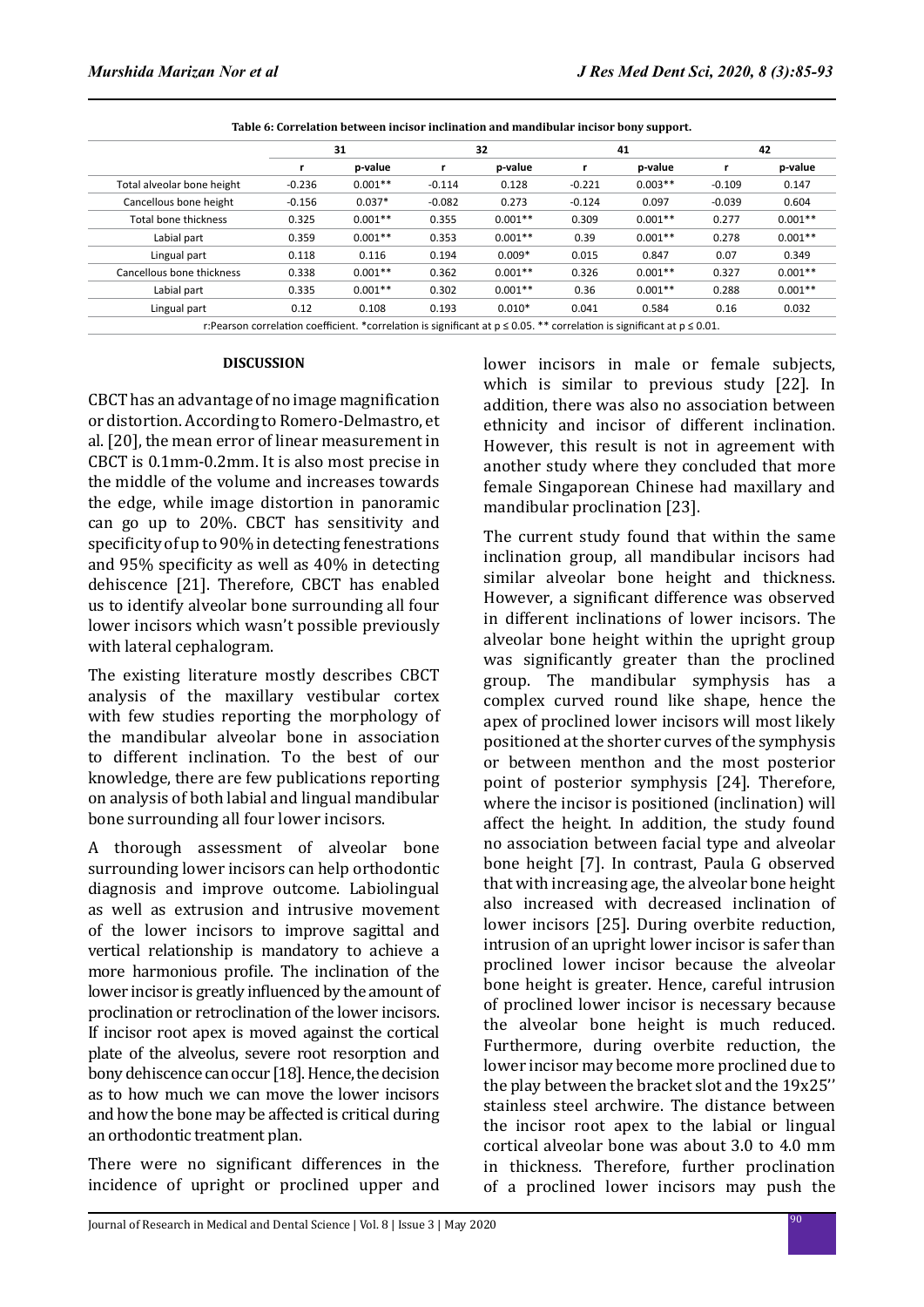apical root out of the alveolar bone supports. According to Yu, et al. [9] excessive labial and lingual tooth movements can contribute to periodontal problems such as bone dehiscence with an unfavorable mucogingival aspect as well as apical root resorption.

This study indicates that labial bone thickness was greater in proclined incisors. This could be due to the natural shape of symphysis where the concavity of mandibular symphysis was much increased in proclined lower incisor, hence increased the alveolar bone thickness. Another study suggested that when the lower incisor was proclined, the lower central incisor root apex was closer to the lingual alveolar crest, however, our study revealed that the lingual thickness is like both proclined and upright incisors [9]. Therefore, the total labial thickness in proclined group is contributed by the thicker labial bone and the apex of upright incisor is closer to the labial alveolar crest. Hence emphasis should be given when retroclining an upright lower incisor to avoid dehiscence and root resorption. This fact must be considered when planning labial or lingual inclination movements.

Alveolar height and thickness were also compared between all four lower incisors within the procline and upright group separately. In both groups, the lower incisors exhibit similar alveolar bone height and alveolar bone thickness. This occurs because the alveolar bone encapsulates the buccolingual thickness and root length of all the lower incisors was generally the same. The mean buccolingual width of all mandibular incisors was the same (6.0 mm) in normal subjects and the mean root length was 12.0mm [26].

Our finding showed that there was no significant difference in the total and cancellous bone height in both proclined and upright group. This is in contrast with reports by Gracco, et al. [6] where the total and cancellous bone heights were greater at the central incisors than at the lateral incisors in all various facial types. However, our results agree with another study which reported no significant difference in alveolar bone height and thickness within all the mandibular incisors [16]. The labial cancellous bone thickness was thicker in proclined lower incisors and this coincides with another study [5]. The same study also noted that the more proclined the lower incisors, the greater the cancellous and total lingual thickness. However, the authors' study found similar thickness of cancellous and total lingual thickness in both upright and proclined incisors [5].

The distance between the incisor root apex to the labial or lingual cortical alveolar bone are within 3.0 to 4.0 mm. This suggests that one should limit tooth movement during orthodontic treatment within this margin. Our study found that the average total alveolar thickness at the apex was 8.1mm in upright lower incisors and 9.2 mm in proclined lower incisors. Hence, using miniscrew of 6mm and 8mm length would be ideal and safe in the lower labial segment especially in proclined lower incisor. This is in agreement with study by Kuroda, et al. who suggested miniscrews length should be enough to allow 5mm to 6mm of bone support to prevent any perforations and failure of miniscrew [27]. Placement of miniscrew for overbite reduction or canting correction is much safer in upright lower incisors as the bone height is greater than proclined lower incisors. Miniscrew of 6mm or 8mm would be idle to avoid any damages. This would compensate for the use of smaller diameter miniscrew as the interradicular spaces between lower incisors are smaller.

Lower incisor inclination may influence the surrounding alveolar bone. There was a significant negative association between lower incisor inclination and total alveolar and cancellous bone height. A positive association was also observed between inclination of incisors and thickness of alveolar bone. When the lower incisor was proclined, the alveolar bone height reduced whilst the thickness increased. This agrees with study by Quan et al. [28] where they show significant positive correlations between the lower central incisor inclination and the morphological contour of the alveolar bone. The thicker alveolar thickness at apex level may have allowed greater movement of the lower incisors in patients who had not undergone orthodontic treatment. However, there was no correlation between incisor inclination and the thickness of lingual part of the alveolar bone.

Nevertheless, our evaluation was a one-time retrospective, and it would be advantageous to observe the dynamics of changes in bone volume during orthodontic treatment. It would also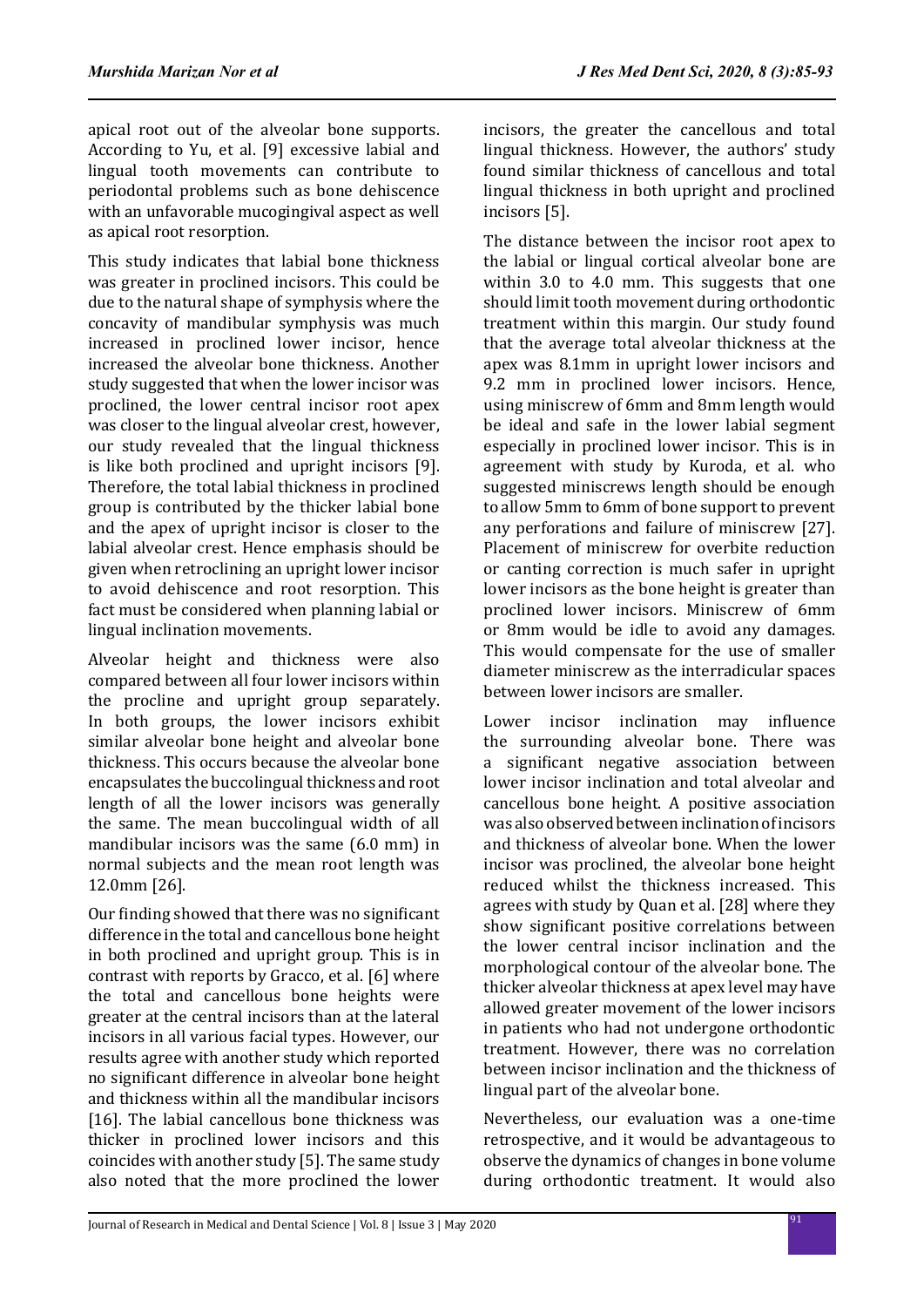be interesting to see any racial variation in the morphology of the alveolar bone surrounding lower incisors especially in proclined lower incisors. In addition, we examined generally healthy patients. The results would probably be different in patients with systemic diseases which has an impact on the bone.

# **CONCLUSION**

It was observed that lower incisor inclinations influenced bone limits of the lower incisor in the mandibular symphysis. The normally inclined lower incisors have significantly greater total bone height than proclined lower incisors. Proclined lower incisors have greater total bone thickness, labial and cancellous bone thickness compared to the upright lower incisors. There is a significant relationship between the incisor inclination and the alveolar bone height and alveolar bone thickness.

# **ACKNOWLEDGEMENTS**

This research was supported by Fundamental Research Grant Scheme, Ministry of Higher<br>Education Malaysia (FRGS/1/2011/SKK/ Education Malaysia (FRGS/1/2011/SKK/ UKM/03/14).

#### **REFERENCES**

- 1. Yamada C, Kitai N, Kakimoto N, et al. Spatial relationship between the mandibular central incisor and associated alveolar bone in adults with mandibular prognathism. Angle Orthod 2007; 77:766–772.
- 2. Apajalahti S, Peltola JS . Apical root resorption after orthodontic treatment: A retrospective study. Eur J Orthod 2007; 29:408–412.
- 3. Handelman S. The anterior alveolus: Its importance in limiting orthodontic treatment and its influence on the occurrence of iatrogenic sequelae. Angle Orthod 1996; 66:95-110.
- 4. Enhos S, Uysal T, Yagci A, et al. Dehiscence and fenestration in patients with different vertical growth patterns assessed with cone-beam computed tomography. Angle Orthod 2012; 82:868–874.
- 5. Srebrzyńska-Witek A, Koszowski R, Różyło-Kalinowska I. Relationship between anterior mandibular bone thickness and the angulation of incisors and canine: A CBCT study. 2018; 22:1567-1578.
- 6. Gracco A, Luca L, Bongiorno MC, et al. Computed tomography evaluation of mandibular incisor bony support in untreated patients. Am J Orthod and Dentofacial Orthop 2010; 138:179-87.
- 7. Türk T, Elekdag-Türk S, Dinçer M. Clinical evaluation of the centre of resistance of the upper incisors during

retraction. Eur J Orthod 2005; 27:196–201.

- 8. Molina-Berlanga N, Llopis-Perez J, Flores-Mir C, et al. Lower incisor dentoalveolar compensation and symphysis dimensions among class I and III malocclusion patients with different facial vertical skeletal patterns. Angle Orthod 2013; 83:948–955.
- 9. Yu Q, Pan X, Ji G, et al. Lower incisal inclination and morphology of the supporting alveolar bone. Int J Oral Sci 2009; 1:217–223.
- 10. Chen CH, Nakano H, Liou EJW, et al. A cone-beam next term computed tomographic study of corticol bone thickness in different Class II facial pattern. Orthodontic Waves 2010; 69:131-137.
- 11. Aydogdu E, Ozsoy OP. Effects of mandibular incisor intrusion obtained using a conventional utility arch vs bone anchorage. Angle Orthod 2012; 82:868–874.
- 12. Park HK. 3-D FEA on the intrusion of mandibular anterior segment using orthodontic miniscrews. Korean J Orthod 2011; 41:384
- 13. Gahleitner A, Watzek G, Imhof H. Dental CT: Imaging technique, anatomy, and pathologic conditions of the jaws. Eur Radiol 2003; 13:366–377.
- 14. Gracco A, Lombardoa L, Mancuso G, et al. Upper incisor position and bony support in untreated patients as seen on CBCT Angle Orthod 2009; 79:692-702.
- 15. Gama A, Vedovello S, Filho MV, et al. Evaluation of the alveolar process of mandibular incisor in Class I, II and III individuals with different facial patterns. Cient Ciênc Biol Saúde 2011; 14:95-98.
- 16. Uysal T, Yagci A, Ozer T, et al. Mandibular anterior bony support and incisor crowding: Is there a relationship?. Am J Orthod Dentofacial Orthop 2012; 142:645-653.
- 17. Saltaji H, Flores-Mir C, Major PW, et al. The relationship between vertical facial morphology and overjet in untreated class II subjects. Angle Orthod 2012; 82:432– 440.
- 18. Macallister MJ, Rock WP. The eastman standard incisor angulations: Are they still appropriate? British J Orthod 1992; 19:55-58.
- 19. Mohammad HA, Abu Hassan MI, Hussain SF. Cephalometric evaluation for Malaysian Malay by Steiner analysis. Scientific Res Essays 2011; 6:627-634.
- 20. Romero-Delmastro A, Kadioglu O, Currier GF, et al. Digital tooth-based superimposition method for assessment of alveolar bone levels on cone-beam computed tomography images. Am J Orthod Dentofac Orthop 2014; 146:255–263.
- 21. Leung CC, Palomo L, Griffith R, et al. Accuracy and reliability of cone-beam computed tomography for measuring alveolar bone height and detecting bony dehiscences and fenestrations. Am J Orthod Dentofac Orthop 2010; 137:109–119.
- 22. Panchez H, Zieber K, Hoyer B. Cephalometric characteristics of Class II division 1 and Class II division 2 malocclusion: A comparative study in children. Angle Orthod 1997; 67:111-120.